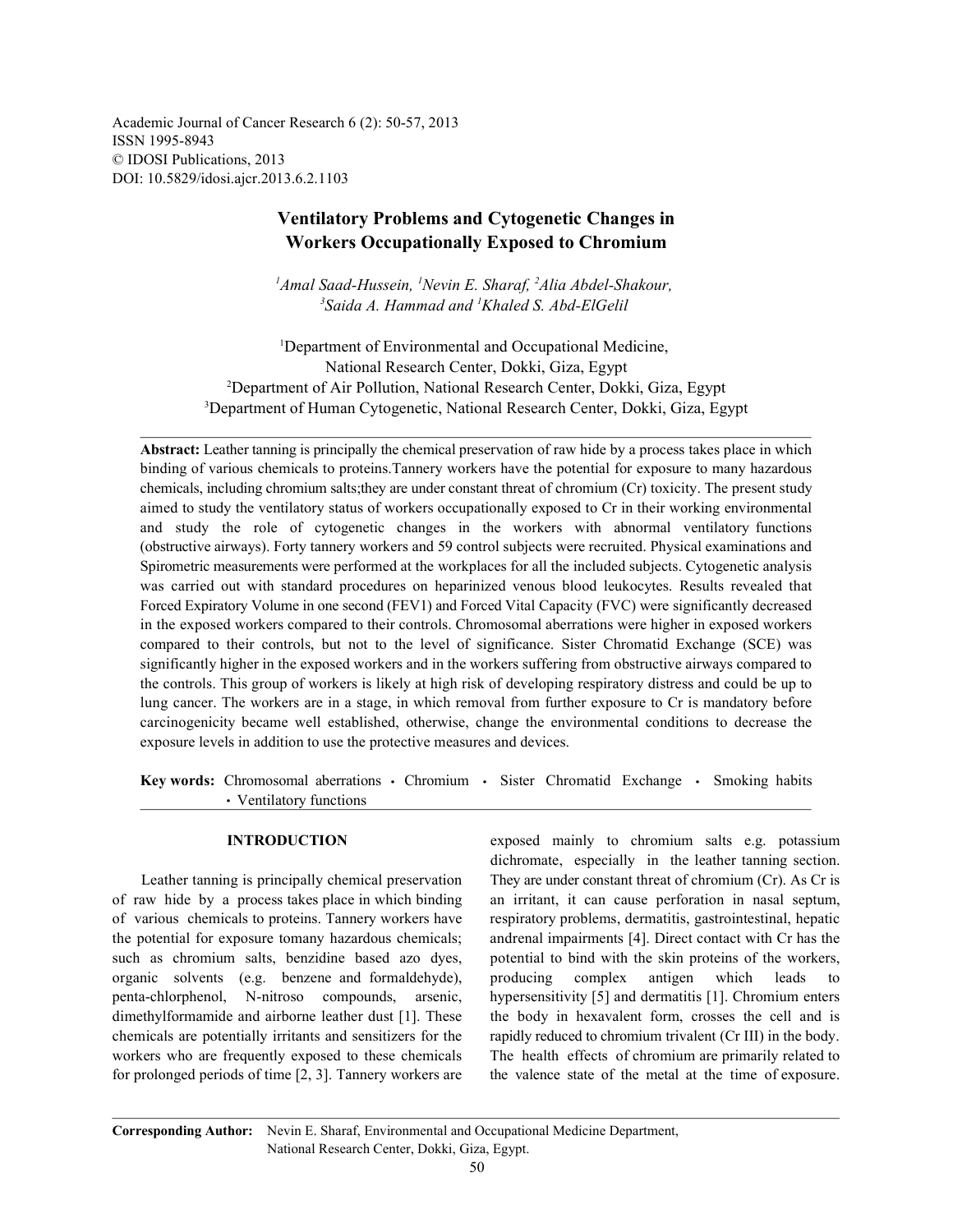thought to be the most biologically significant. Cr (III) is meta sodium as a biocide. Sodium bicarbonate is added to an essential dietary mineral in low doses. Cr (VI) stabilize the collagen. Reducing the water content and compounds are carcinogenic. Cr (VI) is generally shaving of the pickled hides are done mechanically [1]. considered 1,000 times more toxic than Cr (III) [6]. Chromium hexavalent (Cr VI) is a well-known corrosive, **Subjects:** In the present study 40 tannery workers and cytotoxic and carcinogenic to humans. Workers exposed 59 control subjects were included. The workers were from to Cr are at high risk of developing nasal and lung cancer small tannery company in Ain El-Seyra industrial area in [7]. The chromium produces most of its toxic effects by Cairo, Egypt. The control subjects were of the same the generation of free oxidizing radicals. Free radicals socioeconomic status of the workers, but they never cause oxidative changes in proteins, various point employed in tannery and nor exposed to mutagenic or mutations in DNA, chromosomal damage and adduct irritating chemicals in their works. Informed consents were formations [8, 9]. Respiratory tract is a target organ for Cr obtained from all the included subjects. toxicity associated with both acute and chronic inhalations [6]. Obstructive effects of exposure to Cr on **The Workplace Environment:** The exposed workers were lung functions in tannery industry have been reported in chosen from the tanning section. All of them were few publications. Reduced forced vital capacity (FVC) and working in ill-ventilated departments. The workers an increased prevalence of obstructive lung diseases were occupationally exposed to mixtures of solvents, dyes, found among electro-furnace workers in a ferrochromium finishing agents and processing chemicals. They also plant [10]. Chronic exposure to irritant levels of soluble Cr exposed to toxic irritant gases and leather dust. There are compounds may cause cough, chest pain, dyspnea and several potential sources of air emissions in the leather development of asthma. A reduction in the FEV1/FVC tanning and finishing industry. Chromium emissions may ratio may be seen after acute irritation in workers with Cr occur from chromate reduction, handling of basic chromic induced asthma [11]. A high incidence of occupational sulfate powder and from the buffing process. No air asthma induced by chromium salts has been detected emissions of chromium occur during soaking or drying. At among workers engaged in tanning, as proved through plants that purchase chromic sulfate in powder form, dust studying the ventilatory functions of the tannery workers containing trivalent chromium may be emitted during before and after daily work, together with the effect of storage, handling and mixing of the dry chromic sulfate. bronchodilators [12].The possibility of underlying genetic The buffing operation also releases particulates, which causation cannot be excluded, in addition the extent of may contain chromium. exposure at workplace.

status of workers occupationally exposed to Cr in their exposed to chromium. The highest potential exposure working environmental and study the role of cytogenetic occurs in the metallurgy and tanning industries, where changes in the workers with abnormal ventilatory workers may be exposed to high air concentrations.

convert the hides into tanned leather by stabilizing the absorption spectrometer (AAS), which equipped with collagen structure, protecting the leather from enzymatic auto-sampler, a longitudinal Zeeman back ground degradation, enhancing the strength and increasing its correction system and a transversely heated graphite resistance to heat, hydrolysis and microbial degradation. atomizer (THGA). The instrument was interfaced to a Chromium sulphate is the most widely used tanning agent personal computer (330-p75, IBM) running the to form cross-linking collagen. They normally used Perkin-Elmer proprietary software package (version 3.1) potassium dichromate and phenosulphonic acid that controlled the spectrometer.

Trivalent (Cr III) and hexavalent (Cr VI) compounds are formaldehyde, together with mercaptobenzothiazole and

The present study aimed to study the ventilatory **Air Sampling:** A large number of workers are potentially functions. Chromium metal is suspended in the air as tiny particles, **MATERIALS AND METHODS** samples.  $PM_{10}$  samples provide a better estimate for that A cross sectional comparative study was conducted workplace, a 37-mm diameter, 5-um pore size polyvinyl on leather tanning workers, comparing to non-exposed chloride (PVC) filter is used as the sampling medium. workers. Chromium metal concentration was determined after **Tanning Processes:** Tanning is the chemical process to Perkin-Elmer (Norwalk, ct) model 4110ZL atomic the concentrations of chromium metal measured in  $PM_{10}$ than the larger TSP samples. To sample for Cr metal in the acid extraction of the Cr from the sample [13], using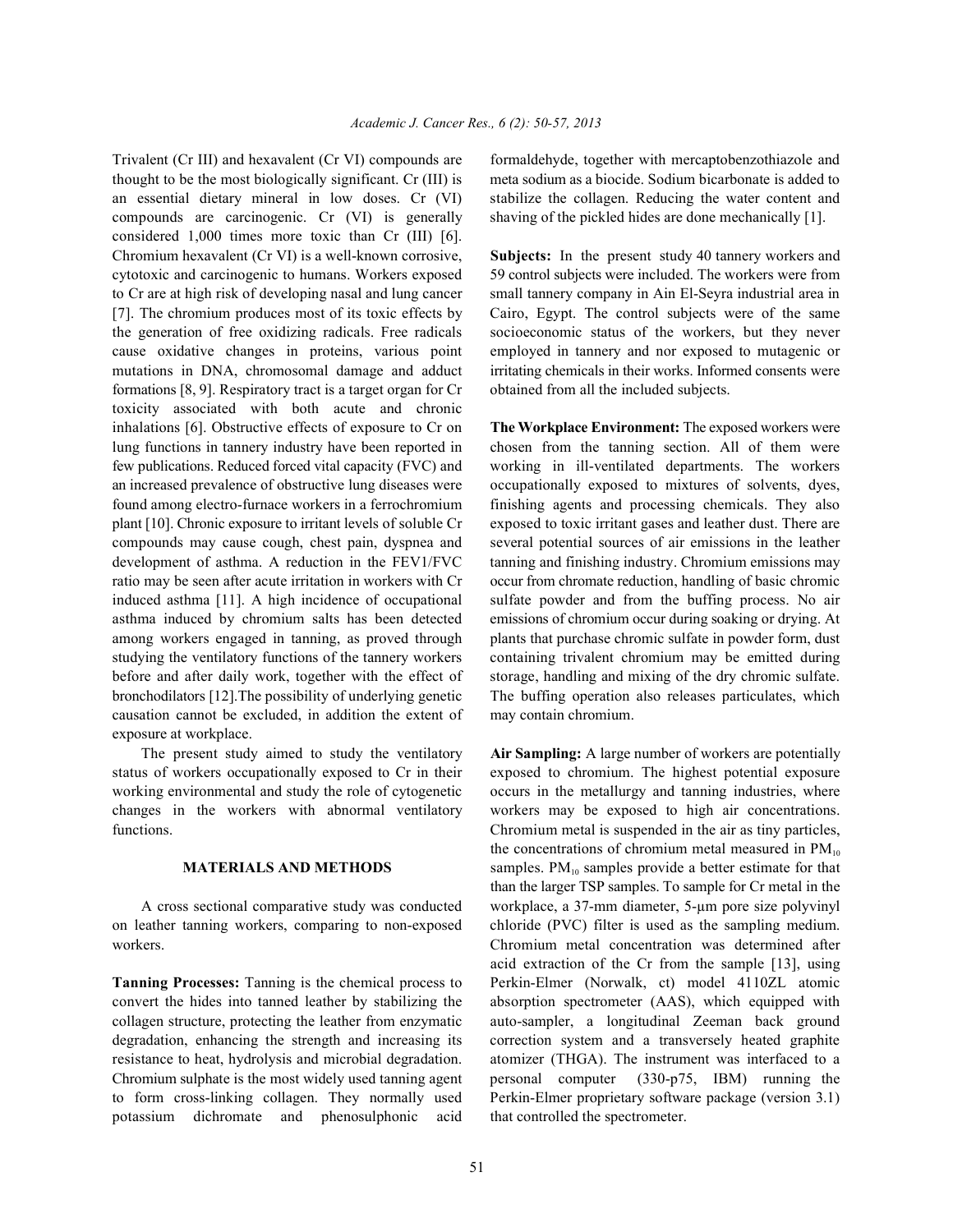were performed in the sitting position using a portable were used. Pearson Chi-square  $(\chi^2)$  was used for the spirometer (a calibrated Micro Lab 3000 series by Micro analysis of qualitative data. Correlation coefficient (r) Medical 2td plus printer, Buckingham, UK) according to was used for testing the association between two the criteria of the American Thoracic Society (1995). continuous variables. The significance level was The ventilatory function parameters in the form of Forced considered at P-value< 0.05. Expiratory Volume in one second  $(FEV_1)$ , Forced Vital Capacity (FVC) and Peak Expiratory Flow Rate (PEFR) **RESULTS** were expressed as the percentage of predicted value for each person after adjustment for age, sex, race and height. All the examined subjects were Egyptian males. The measurement methods were explained in detail to the There was no significant difference between the exposed individuals before testing. Each person was measured workers and their controls according to their age three times; the highest values of the FEV1 and FVC were (31.6±1.48 and 35.9±2.25 years, respectively) and their recorded. The percentages under 80% of the predicted smoking habits (16.9% and 17.5% respectively). All the value were interpreted as an airway obstruction tannery workers were employed for more than 5 years according to the European Respiratory Society for the (13.0±1.40 years). The results showed elevation in the year 1993 [14] and according to the Egyptian guidelines concentrations of chromium (Cr) in the suspended dust in for the year 2002[15]. all the departments of the factory compared to the

**Cytogenetic Study: G-Banding:** Cytogenetic analysis was carried out with standard procedures on heparinized Table 2 shows that FEV1 and FVC were significant venous blood leukocytes. Microculture was set up by the decreased in the exposed workers compared to their method of Moorhead *et al.* [16]. The incubation period controls. There was no significant difference between the was 72h. G-banding was produced as described by PEFR of the two examined groups. According to the Seabright [17] and Verma and Babu [18]. Metaphase cytogenetic changes, chromosomal aberrations were spreads (25-30 cells) were analyzed and any structural or higher in exposed workers compared to their controls, but numerical anomalies were recorded according to the ISCN not to the level of significance. The SCE was significantly [19]. higher among the exposed workers than in the control

metaphase chromosomes, 25-30 cells were analyzed. abnormal ventilatory functions among the workers Leukocyte micro culture was set up by the method of exposed to Cr compared to their controls. In Table 3, Moorhead *et al.* [16] to each culture tube 0.1ml of ventilatory functions of the exposed workers; whether 5-bromo-2-deoxyuridine solution was added and the smokers or non-smokers; were significantly decreased culture was incubated in dark for 40–48h, harvesting the than that of their controls. slides were done staining the slides according to Verma Table 4 shows that SCE was significantly higher in and Babu [18] in Hoechst 33258 dye for 20 min, then the workers with normal ventilatory functions compared rinsed in distilled water and layered by Mcjlivaine's to the normal controls and higher in the workers with buffer. The slides were subjected to ultraviolet light for obstructive airways compared to normal and abnormal 40min, then washed in distilled water and stained by controls. Chromosomal aberrations showed no significant Giemsa dye. 25-50 metaphases were analyzed under the difference between the workers and the controls (Table 2), microscope for each case to detect SCE frequencies. as well as between the workers and the controls according

**Statistical Analysis:** The collected data was statistically In the exposed workers after controlling for smoking analyzed using SPSS software, version 13.0. The index, the VFTs and chromosomal aberrations were not quantitative data were presented in mean  $\pm$  standard significantly correlated with the duration of exposure. deviation (SD) and the qualitative data were presented in While, there was significant correlation between the SCEs number and percent. Independent t-testwas used to and the duration of exposure  $(r = 0.4, P < 0.01)$ . Fig. 2 is an compare between the quantitative data of two groups and example of chromosomal aberrations and Fig. 3 shows for more than three groups Analysis of Variance multiple SCEs.

**Ventilatory Function Tests (VFTs):** Spirometric measures (ANOVA) and Post hoc least significant differences (LSD)

outdoor environment. The highest concentration was in Cr tanning section (TWA= $5\mu g/m^3$ ).

group.

**Sister Chromatid Exchanges (SCEs):** To detect SCEs in Fig. 1 shows a significant increase in the percent of

to their ventilatory functions.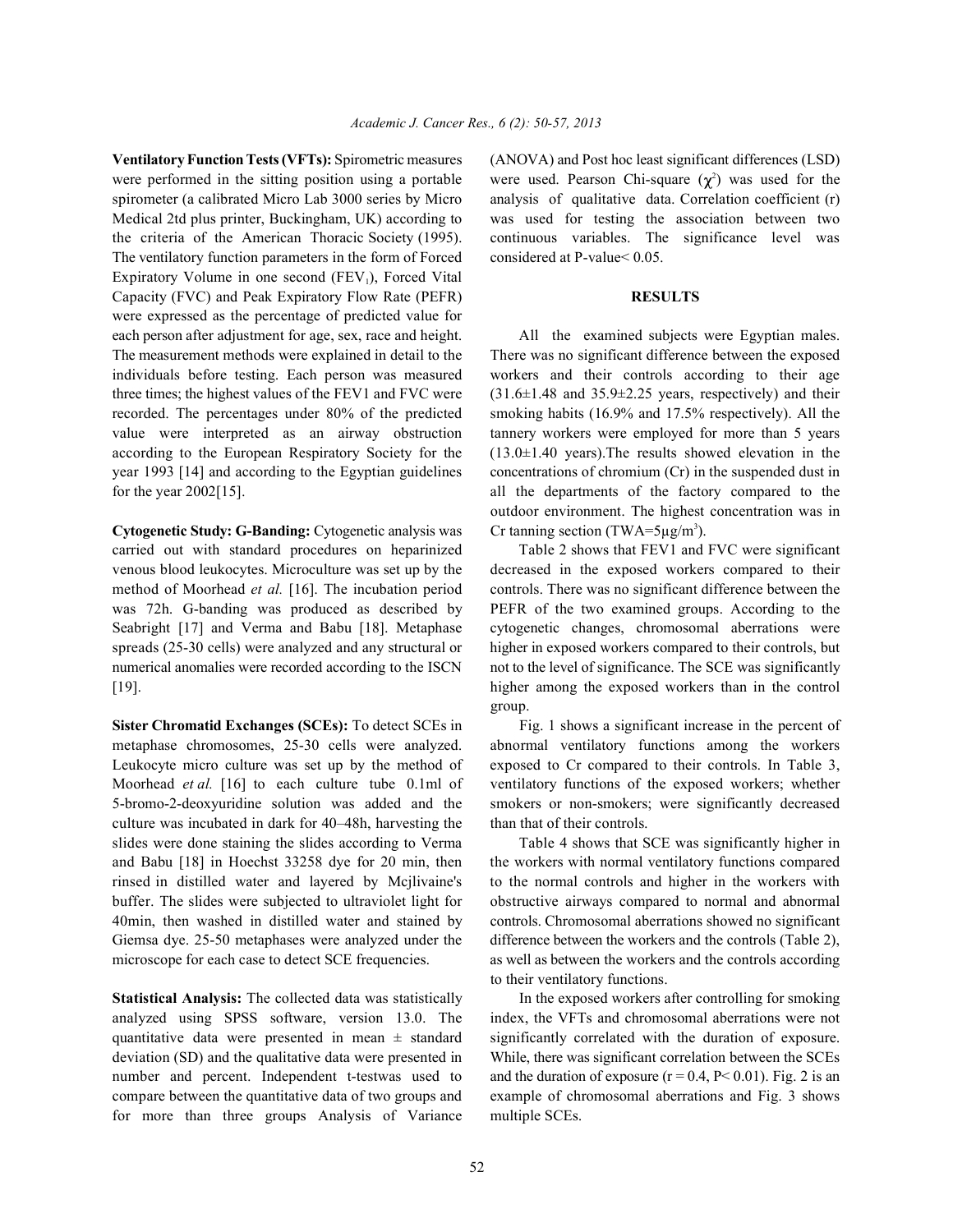## *Academic J. Cancer Res., 6 (2): 50-57, 2013*

| Table 1: Chromium concentrations in different departments of the tannery plant compared to the outdoor environment.                                                                                                                                                                                                                                                                                                     |                                      |                                                                                            |
|-------------------------------------------------------------------------------------------------------------------------------------------------------------------------------------------------------------------------------------------------------------------------------------------------------------------------------------------------------------------------------------------------------------------------|--------------------------------------|--------------------------------------------------------------------------------------------|
| Sites of measurement                                                                                                                                                                                                                                                                                                                                                                                                    | Cr in air $(\mu g/m^3)$              | References                                                                                 |
| <b>Outdoor Environment</b>                                                                                                                                                                                                                                                                                                                                                                                              | $6.5\mu$ g / m <sup>3</sup>          | Present study                                                                              |
| Preparatory section                                                                                                                                                                                                                                                                                                                                                                                                     | $9.0\mu$ g / m <sup>3</sup>          |                                                                                            |
| Cr tanning section                                                                                                                                                                                                                                                                                                                                                                                                      | $59.0 \text{ µg} / \text{m}^3$       |                                                                                            |
| Vegetable tanning section                                                                                                                                                                                                                                                                                                                                                                                               | $15.0\mu$ g / m <sup>3</sup>         |                                                                                            |
| Finishing section                                                                                                                                                                                                                                                                                                                                                                                                       | $29.0\mu$ g/m <sup>3</sup>           |                                                                                            |
| Occupational Safety and Health Administration (Air of workplace)                                                                                                                                                                                                                                                                                                                                                        | $5 \mu g/m^3$ as CrO3/m <sup>3</sup> | Regulation; PEL <sup>†</sup> for chromic acid and chromates, (8-hour TWA)                  |
|                                                                                                                                                                                                                                                                                                                                                                                                                         | 500 $\mu$ g/m <sup>3</sup> as Cr     | PEL for Cr(II) and Cr(III) compounds (8-hour TWA)                                          |
|                                                                                                                                                                                                                                                                                                                                                                                                                         | $1,000 \mu g/m^3$ as Cr              | PEL for chromium metal and insoluble compounds (8-hour TWA)                                |
| National Institute for Occupational Safety and Health (Air of workplace)                                                                                                                                                                                                                                                                                                                                                | l μg/m <sup>3</sup> as Cr            | Advisory; TWA (10-hour) for chromic acid and all Cr(VI) compounds                          |
|                                                                                                                                                                                                                                                                                                                                                                                                                         | 500 $\mu$ g/m <sup>3</sup> as Cr     | Advisory; TWA $(10 \text{-} hour)$ for chromium metal and $Cr(II)$ and $Cr(III)$ compounds |
| $\mathbf{A} \mathbf{D} \mathbf{D} \mathbf{I} \mathbf{A} = \mathbf{I} \mathbf{A} \mathbf{A} + \mathbf{I} \mathbf{A} + \mathbf{I} \mathbf{A} + \mathbf{I} \mathbf{A} + \mathbf{I} \mathbf{A} + \mathbf{I} \mathbf{A} + \mathbf{I} \mathbf{A} + \mathbf{I} \mathbf{A} + \mathbf{I} \mathbf{A} + \mathbf{I} \mathbf{A} + \mathbf{I} \mathbf{A} + \mathbf{I} \mathbf{A} + \mathbf{I} \mathbf{A} + \mathbf{I} \mathbf{A} + \$ |                                      |                                                                                            |

†PEL (permissible exposure limit): highest level of chromium in air, to which a worker may be exposed, averaged over an 8-hour workday. TWA (time-weighted average): TWA concentration for a normal workday and a 40-hour workweek to which nearly all workers may be repeatedly exposed.

Table 2: Comparison of the ventilatory functions and cytogenetic changes in the two examined groups

| Item                    | Control group (59) |      | Exposed group (40) |                                      | Independent t-test |            |
|-------------------------|--------------------|------|--------------------|--------------------------------------|--------------------|------------|
|                         | <br>Mean           | SD.  | Mean               | -----------------------------<br>SD. | T-test             | P-value    |
| FEV1%                   | 99.1               | 11.7 | 77.4               | 19.0                                 | 6.398              | P < 0.0001 |
| FVC%                    | 85.3               | 12.2 | 72.5               | 15.2                                 | 4.609              | P < 0.0001 |
| PEFR%                   | 82.1               | 18.2 | 77.7               | 16.1                                 | 1.203              | <b>NS</b>  |
| Chromosomal aberrations | 3.1                | 0.5  | 4.2                | 1.7                                  | 0.584              | <b>NS</b>  |
| <b>SCE</b>              | 7.2                | 0.4  | 8.6                | 0.4                                  | 2.404              | P < 0.05   |

Table 3: Ventilatory functions of the two examined groups according to their smoking habits

|                 | Control group (59)               |                                    | Exposed group $(40)$ |                                                                              |       |                 |  |
|-----------------|----------------------------------|------------------------------------|----------------------|------------------------------------------------------------------------------|-------|-----------------|--|
|                 |                                  |                                    |                      |                                                                              |       | <b>ANOVA</b>    |  |
|                 | Non-smokers (49)                 | Smokers $(10)$                     | Non-smokers (33)     | Smokers (7)                                                                  |       |                 |  |
| Item            | $X\pm SD$                        | $X\pm SD$                          | $X\pm SD$            | $X\pm SD$                                                                    |       | F-ratio P-value |  |
| FEV1% LSD       | $101.5 \pm 7.79$ (Esm, Enon)     | $96.5 \pm 14.64$ (Esm, Enon)       |                      | 77.1±18.64 (Csm, Cnon) 77.5±19.56 (Csm, Cnon) 16.888 $P < 0.0001$            |       |                 |  |
| <b>FVC% LSD</b> | $89.0 \pm 11.1$ (Csm, Esm, Enon) | $81.3 \pm 12.29$ (Cnon, Esm, Enon) |                      | $72.3 \pm 14.82$ (Csm, Cnon) $72.6 \pm 15.83$ (Csm, Cnon) $8.936$ P < 0.0001 |       |                 |  |
| PEFR%           | $83.4 + 2.2$                     | $76.4 + 2.8$                       | $78.6 + 4.5$         | $77.2 + 3.2$                                                                 | 0.966 | NS              |  |
| ____            |                                  |                                    |                      |                                                                              |       |                 |  |

N.B. Esm= exposed smokers, Enon= exposed non-smokers, Csm= controls smokers, Cnon= controls non-smokers

Table 4: Comparison of chromosomal aberrations and SCEs among the four subgroups

|                | .`ontrols        |                         | Workers           |                         | <b>ANOVA</b> |                                 |  |
|----------------|------------------|-------------------------|-------------------|-------------------------|--------------|---------------------------------|--|
|                |                  |                         |                   |                         |              | ------------------------------- |  |
| Item           | Normal (a)       | Obstructive airways (b) | Normal (c)        | Obstructive airways (d) | F-ratio      | P-value                         |  |
| <b>SCE LSD</b> | $\pm 0.4$ (c, d) | $8.0 \pm 0.3$ (d)       | $8.8 \pm 0.6$ (a) | (a, b)<br>-1.1<br>土     | 7.27<br>$-4$ | : 0.01                          |  |



 $\blacksquare$  Normal  $\blacksquare$  Obstructive airways

Fig. 1: Distribution of COPD among the examined groups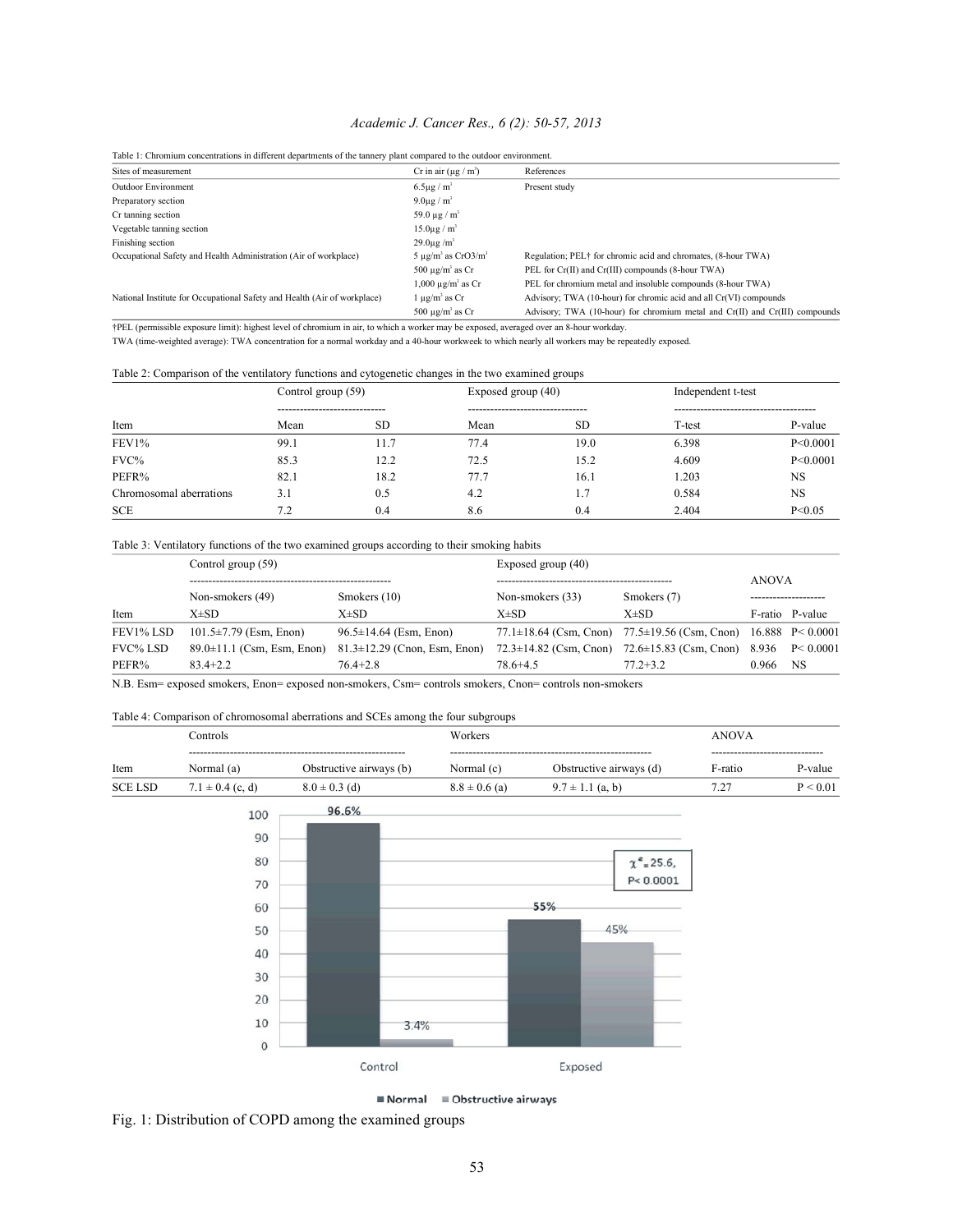



due to the long-term exposure to air pollutants such as respiratory problems in leather tanning workers exposed leather dusts, ozone, chromium, lead, nitrogen (NO<sub>2</sub>), to Cr. Short to moderate duration exposure to low levels oxides of sulphur  $(SO_2)$ , hydrogen sulphide  $(H, S)$ , of Cr VI compounds generally causes mild irritation, particulate matter less than  $10\mu$ m (PM $_{10}$ ) and volatile accumulation of macrophages, hyperplasia, inflammation organic chemicals (VOC),either individually or in [5] and decreased lung function [25]. Chronic bronchitis, combination, evolved from the leather tannery effluents emphysema, pulmonary fibrosis and impaired lung [20]. In fact various studies have demonstrated that function have been observed in nickel-chromium welders inhalation of these air pollutants, may be linked to the and foundry workers [26, 27]. The ventilator functions; increased prevalence of allergic diseases and can enhance FVC and FEV1 are considered good predictors for health the airway response to inhaled allergens in atopic of the respiratory system [28]. The present study revealed subjects inducing asthma exacerbations. So, tannery a significant decrease in the ventilatory function tests workers were exposed to chemical splashes, dust and among the tannery workers in comparison with the control mist, leather dust, paint spray and organic vapors [1]. group. Most of the mean levels of the exposed group were The Occupational Safety and Health Administration below the cutoff points set for normal values for (OSHA) have established an 8-hour time-weighted pulmonary function parameters. The percentage of average (TWA) exposure limit of  $5\mu\text{g/m}^3$  air of Cr (VI). abnormal ventilatory functions in the studied groups This is a considerable reduction from the previous showed that, the highest percentage of workers who permissible exposure limit (PEL) of  $52\mu g/m^3$ . The National suffer from airway obstruction was 45% compared to the Institute for Occupational Safety and Health (NIOSH) has controls (3.6%). This difference is statistically significant. recommended a 10h TWA exposure limit for all Cr (VI) These findings come in accordance with previous studies compounds of  $1\mu\text{g/m}^3$ . The recommended exposure limit in Egypt that linked occupational exposure to multiple for Cr metal, Cr (II) and Cr (III) compounds is  $500\mu g/m<sup>3</sup>$  as irritant pollutants of the respiratory tracts in tannery 10h TWA. On the basis of current evidence, NIOSH industry and the development of chronic obstructive considers all Cr (VI) compounds potential occupational bronchitis in 11.2%, 9.1% and 13.7% of the tanning carcinogens [21]. [12, 29, 30], respectively. Fidan *et al*. [27] detected that

Fig. 2: Chromosomal aberrations Cr metal had not been measured in the present study, The environmental total Cr in the tannery workplace in the present study was ranged between 6.5 to  $29.0\mu$ g/m<sup>3</sup> air. These results confirm the statement by Kolomaznik *et al*. [2] that tannery workers have a high risk of exposure to metal salts (mainly chromates) at their workplace. Tannery workers are also continuously exposed to Cr III, which appear to be associated with both acute and chronic health problems [1,4, 8]. Serum levels of which is a limitation in our study, but air Cr in the tannery workplace were measured as index of their occupational exposure. Many studies, found high blood Cr concentration in occupationally exposed tannery workers, to approximately two fold the control [22, 8], other studies showed an increase many fold in plasma and urine Cr in the exposed tannery workers in comparison with controls [23, 24]. Also steel workers occupationally exposed to Cr had significant higher levels of urinary Cr in comparison with their controls [9].

Fig. 3: SCE animal hide and therefore may have a damaging effects on **DISCUSSION** and similar other tissues. Cr is the major industrial contact The high morbidity among the tannery workers are works. There have been very few publications on the The chemicals used in tanneries alter the structure of the function and the structure of the worker's skin [1] allergen and is widely used in leather tanning and dyeing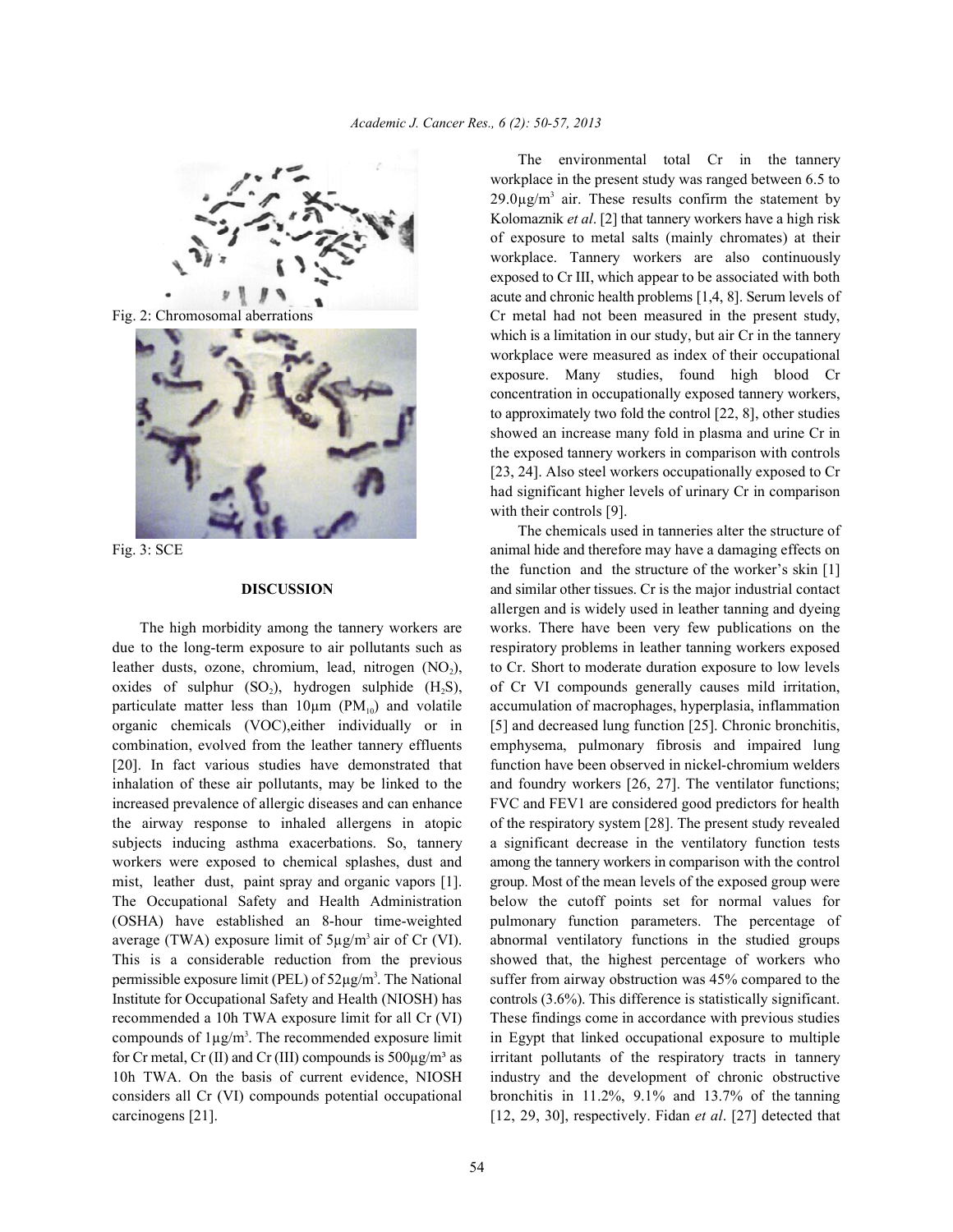abnormal ventilatory functions were decreased in 35% of  $(8.8\pm0.6)$  when compared with the control values (7.2 $\pm$ 0.4) the welding workers exposed to welding fumes including and SCEs scored its highest values in the exposed chrome and other gases.  $\qquad \qquad \text{group with obstructive airways } (9.7 \pm 1.1), \text{ this value is}$ 

workers could be comparable to those of leather shoe groups. This was consistent with Hassanein *et al.* [9], workers and welders as tanning workers are exposed to they proved that SCE in steel workers exposed to Cr multiple irritants chemicals, organic dusts and Cr. It was were significantly higher compared to their controls proved that exposure to organic dust significantly and it was significantly correlated with the urinary Cr reduces the ventilatory function in the exposed workers levels of the exposed workers. The same meaning was [31]. Abdallah *et al.* [32] concluded that shoe workers are proved in the present study, the SCE was significantly at risk of respiratory affection due to their exposure to correlated with the duration of exposure of tannery dust of tanned leather. It was proved also that, lung workers, as increasing in the duration of exposure could functions of the workers in welding exposed to fumes rich result in increasing the exposure period to Cr. Also, in Cr were significantly lowered in them after welding Ambreen *et al.* [8] and Shellappa *et al.* [37] found compared to controls and the ventilatory defects in the another biomarkers for DNA damage, which was welder group were obstructive rather than restrictive increased 45 with increasing duration of exposure in [27, 33]. In addition, Billings and Howard [34] concluded tannery workers. This could be explained by the facts that that the association of welding fumes with obstructive tannery workers were exposed to high levels of Cr in form airway diseases could be as important as that of smoking. of Cr (III) and Cr (VI). It was revealed that Cr (VI) can Cigarette smoking is recognized as an important factor in cross cell membranes but it has a short intracellular life, the development of chronic air way obstruction [35], reducing within minutes to hours" to the potentially but in the present study, smoking didn't express an carcinogenic trivalent state. The reduction of Cr (VI) in important synergistic effect in the exposure to the the cell is associated with the generation of reactive environmental pollutants in the examined tannery workers. oxygen species (ROS) band radicals and also lower The ventilatory functions, of the exposed workers; valence forms which form stable complexes with whether smokers or non-smokers were significantly intracellular macromolecules which can account for the decreased than that of their controls. In addition, the DNA damage [8, 9, 24]. exposed non-smoker group of tanning workers showed Moreover the inhaled particulate forms of Cr (VI), more deterioration in their pulmonary functions compared was found to be associated with mild irritation, to the smoker controls. accumulation of macrophages, hyperplasia, inflammation

present study, we also observed a genotoxic effect of the these metal particles is smaller than 80 nm. Studies not workplace pollutants, mainly chromates among the only had shown that particles, the diameter less than tannery workers. Chromosomal aberrations and sister  $10\mu$ m, could pass the larynx and penetrate trachea, but chromatid exchange (SCE) were used in the current work also revealed particles whose diameter less than 2.5µm for expression of the DNA damage in tannery workers. can be deposited deep in alveolar ducts and alveoli [38]. The cytogenetic study, including the chromosomal Inhalation of metal particles had the capacity to lose aberrations and the SCEs, is considered as one of the few electrons and generate ROS. ROS could cause damage to direct methods that can measure mutation or other forms membrane lipid of pulmonary capillary endothelial cells, of DNA damage in humans exposed to potential mutagens alveolar epithelial cells and basilar membrane cells. It also or carcinogens, by measuring the gross changes leads to lung epithelial lining fluids reduction, increase occurring in the DNA, which can be visualized by looking damage of surfactant protein and finally induces alveolar at the chromosomes through a light microscope. SCEs collapse, atelectasis and alveolar ventilation dysfunction have been defined as the interchange of DNA replication [39, 40]. In addition, the inhaled particulate forms of Cr products at apparently homologous chromosomal (VI), was found to be associated with increased lung loci.Also, it was reported that SCE has served as a test for cancer risk [9, 41, 42]. This is obvious in the present the mutagenic and carcinogenic potential of many study, where SCEs scored its highest significant values in chemical and physical agents both *in vivo* and *in vitro* the exposed group with abnormal VFTs. So this group of [36]. The current results revealed that, SCEs was tannery workers was likely at risk of developing significantly increased in the tannery exposed groups respiratory distress up to lung cancer.

Data on respiratory function in leather tanning highly significant, when compared with the control

In addition to the ventilatory problems detected inthe and decreased lung functions [25]. Generally, diameter of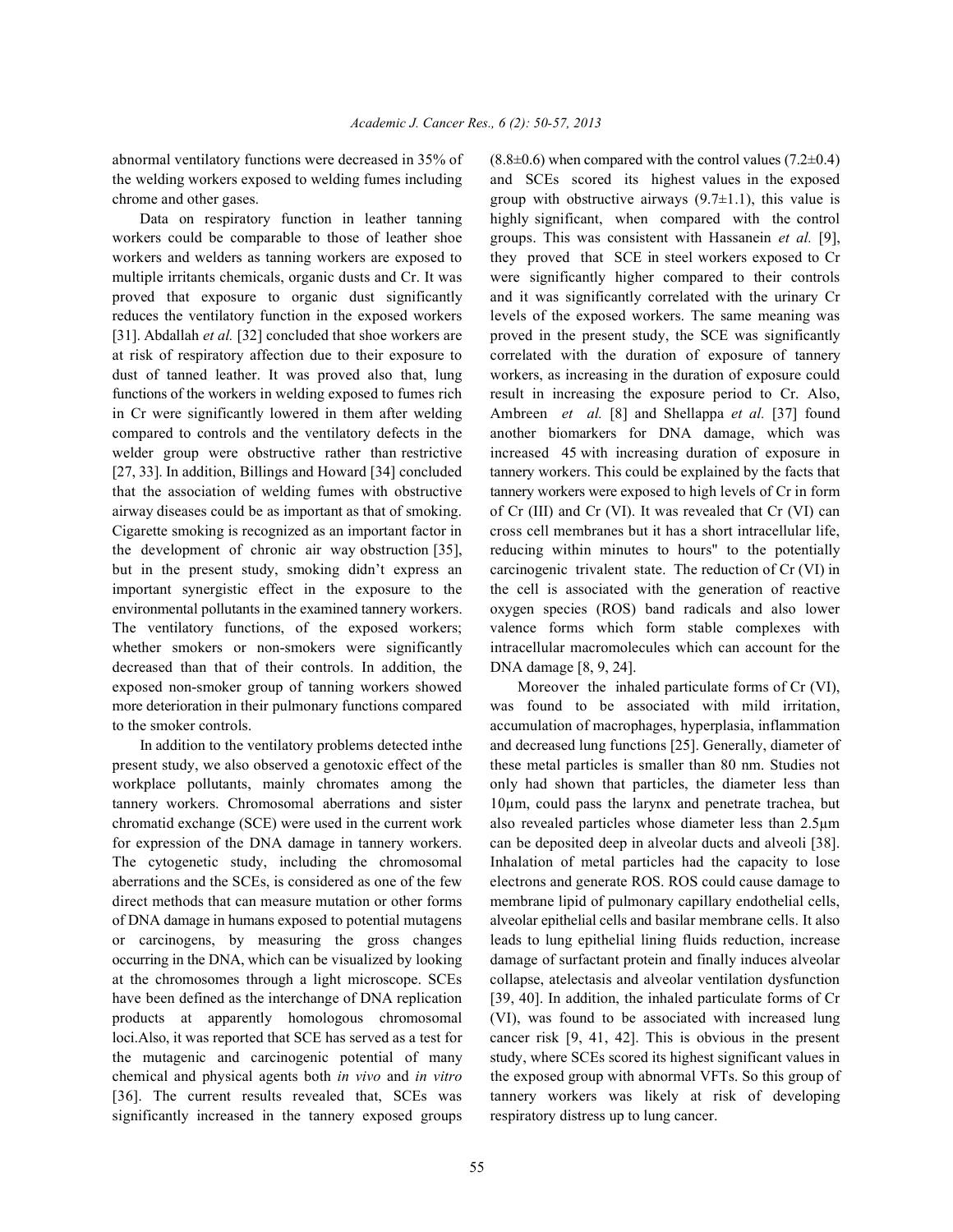expo sure of Cr at their workplace and 45% workers had decreased ventilatory functions. The level of DNA damage; measuredby chromosomal aberrations and SCE. SCE was significantly higher in the exposed workers and in the workers suffering from obstructive airways compared to the controls. This group of workers is likely at high risk of developing respiratory distress and could be up to lung cancer. Thus, the tannery workers is under high risk and in a stage in which removal from further exposure to Cr is mandatory before carcinogenicity become well established. The workers should be made aware of the health hazards due to Cr. Provision of personnel protective equipment, regular occupational biomonitoring of air levels of Cr and gases, at the workplace and the nearby surroundings that can be used as a tool to reduce the exposure risk to Cr and other pollutants in the tannery workers, particularly those with SCE. However, further studies are also needed in order to elucidatethe hazardous effects of trivalent Cr in a broader population of tanning workers.

## **REFERENCES**

- 1. Febriana, S.A., F. Jungbauer, H. Soebono and P.J. Coenraads 2012. Inventory of the chemicals and the exposure of the workers' skin to these at two leather factories in Indonesia. Int. Arch. Occup. Environ. Health, 85: 517-526.
- 2. Kolomaznik, K., M.A. Damek, I. Andel and M.U. Hlirova, 2008. Leather waste-potential threat to human health and a new technologyof its treatment. J. Hazard Mater., 160(2-3): 514-520.
- 3. Geier, A., 2004. Leather and Shoes. In: A. Kanerva, *et al.* (Eds) Handbook of Occupational Dermatology. Springer, Heidelberg, Germany, pp: 637-643.
- 4. Khan, D.A., S. Mushtaq, F.A. Khan and M.Q. Khan, 2013.Toxic effects of chromium on tannery workers at Sialkot (Pakistan). Toxicol. and Health, 29(2): 209-15.
- 5. Lockman, L., 2002. Case report: allergic contact dermatitis and new onset asthma. Chromium exposure during leather tanning. Canadian Family Physician, 48: 1907-1909.
- 6. Agency for Toxic Substances and Disease Registry (ATSDR), 2008.Toxicological Profile for Chromium (Draft for Public Comment). Atlanta, GA: U.S. Department of Health and Human Services, Public Health Service.
- In conclusion, tannery workers had significant 7. Garabrant, D. and D. Wegman, 1984. Cancer mortality among shoe and leather workers in Massachusetts. American Journal of Industrial Medicine, 5(4): 303-314.
	- 8. Ambreen, K., F.H. Khan, S.B. Hadauria and S. Kumar, 2012. Genotoxicity and oxidative stress in chromiumexposed tannery workers in north India. Toxicol. and Health 1-10.Published online before print August 29, 2012.
	- 9. Hassanein, H.M., R.A. Abbas, H.A. Abo-Zeina, S.A. Hammad, A. El-Hawary and A. Saad, 2008. Carcinogenicity of Chromium among Steel Workers: A Comparative Cross Sectional Study Central. European Journal of Occupational and Environmental Medicine, 14 (2):137-148.
	- 10. Huvinen, M., J. Uitti and A. Zitting *et al.,* 1996. Respiratory health of workers exposed to low levels of chromium in stainless steel production. Occup. Environ. Med., 53: 741-747.
	- 11. Cruz, M.J., R. Costa, E. Marquilles, F. Morell and X. Muñoz, 2006. Occupational Asthma Caused by Chromium and Nickel. Arch. Bronconeumol., 42(6): 302-6.
	- 12. Abdel Latif, H.A., A.N. Abuali, Y.A. Zakaria and H.H. ZAYET, 1988.Bronchial asthma in workers in tanning industry in Egypt. Egypt. J. Occup. Med., 12(1): 65-77.
	- 13. Kotaœ, J. and Z. Stasicka, 2000. Chromium occurrence in the environment and methods of its speciation. Environmental Pollution, 107(3): 263-283.
	- 14. Issever, H., B.A. Özyildirim, N. İnce, H. İnce, R. Bayraktarlı, Öayvaz, A.A. Gelincik, M. Erelel, K. Özdilli and G.Y. Güngör, 2011. Respiratory functions of the people working in solid waste storage centers in Istanbul. Nobel Med., 7(1): 29-36.
	- 15. ESCT (Egyptian Society of Chest & Tuberculosis). 2002. The Egyptian guidelines for the management of COPD: Separate attachment. Egyptian J. Chest., 51(2): 1-27.
	- 16. Moorchead, P.S., P.C. Nowell and W.J. Mellman, 1960. Chromosome preparations of leucocytes cultured from human peripheral blood. Exp. Cell Res., 20: 613-16
	- 17. Seabright, M., 1971. A rapid banding technique for human chromosome. Lancet, 2: 971.
	- 18. Verma, R.S. and Babu, 1995. A manual of Basic Techniques. Human Chromosomes.
	- 19. ISCN, 1985. An International System for Human Cytogenetics Nomenclature: Birth Defect. Original Article Series, vol. 21, No. 1 March of Dimes Birth. Defects Foundation, New York.